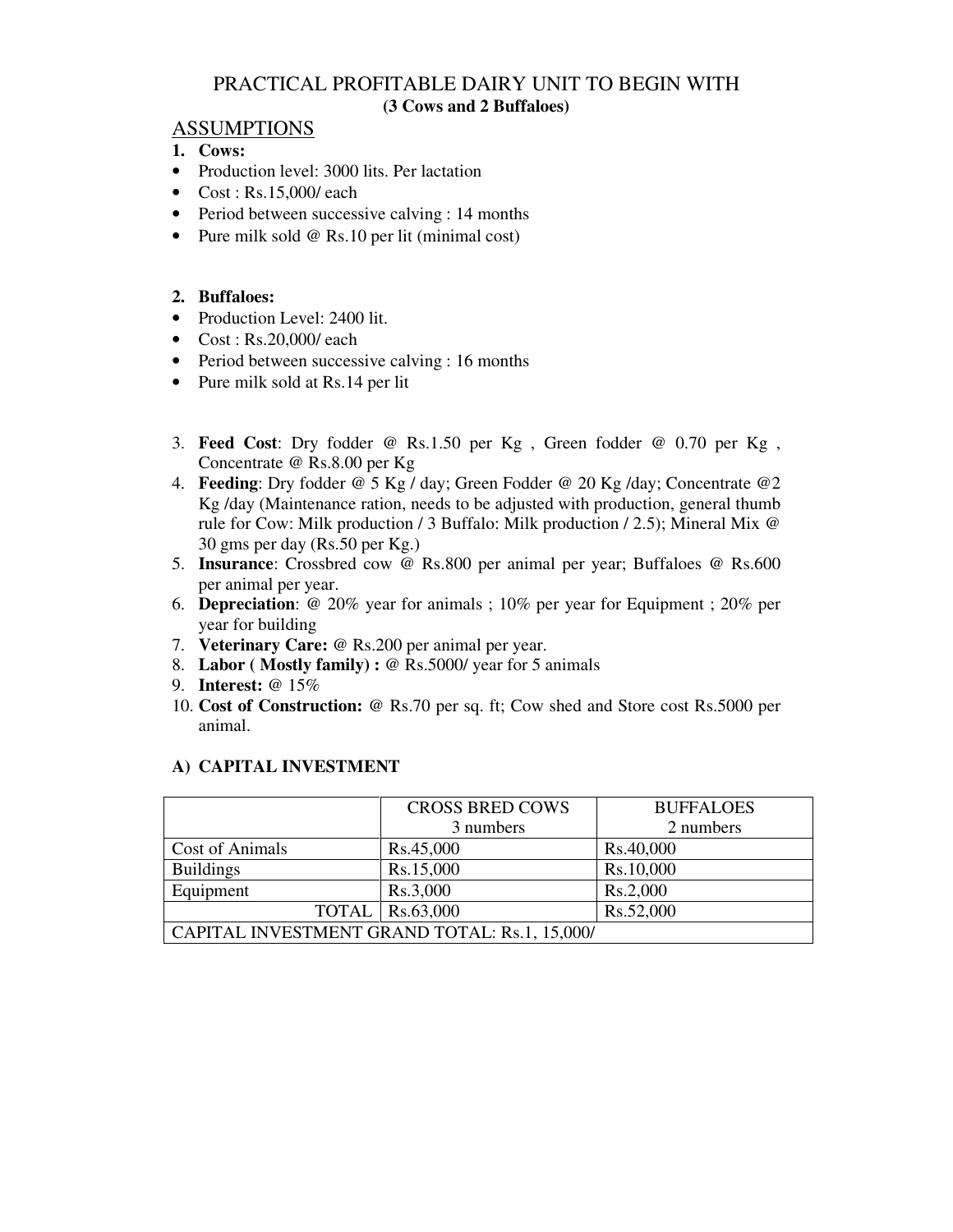## **B) FIXED EXPENSES**

|                                             | <b>CROSS BRED COWS</b> | <b>BUFFALOES</b> |
|---------------------------------------------|------------------------|------------------|
|                                             | 3 numbers              | 2 numbers        |
| Interest on Capital @15%                    | Rs.9,450/              | Rs.7,800/        |
| Depreciation of Livestock                   | Rs.9,000/              | Rs.8,000/        |
| $@20\%$ per year                            |                        |                  |
| Depreciation on Building                    | Rs.1,500/              | Rs.1,000/        |
| $@10\%$ per year                            |                        |                  |
| Depreciation on equipment                   | Rs.300/                | Rs.200/          |
| @ 10% per year                              |                        |                  |
| Insurance                                   | Rs.2,400               | Rs.1,200/        |
| <b>TOTAL</b>                                | Rs.22,650/             | Rs.17,300/       |
| <b>TOTAL FIXED GRAND TOTAL: Rs.39, 950/</b> |                        |                  |
|                                             |                        |                  |

## **C) RECURRING EXPENSES**

|                                                    | <b>CROSS BRED COWS</b> | <b>BUFFALOES</b> |
|----------------------------------------------------|------------------------|------------------|
|                                                    | 3 numbers              | 2 numbers        |
| Green fodder @20kg/day                             | Rs.15,330/             | Rs.10,220/       |
| $Cost\ 0.70$ / kg                                  |                        |                  |
| Dry fodder @ 5kg/day                               | Rs.8,212.50            | Rs.5,475/        |
| Cost1.50/kg                                        |                        |                  |
| Cost of Concentrate (                              | Rs.17,520/             | Rs.11,680/       |
| Maintenance feeding) Cost                          |                        |                  |
| Rs.8 per Kg                                        |                        |                  |
| Labor                                              | Rs.3,000/              | Rs.2,000/        |
| Veterinary care                                    | Rs.600/                | Rs.400/          |
| @Rs.200per animal /year                            |                        |                  |
| Misc. Expenses                                     | Rs.1,500/              | Rs.1,000/        |
| Rs.500/animal                                      |                        |                  |
| <b>TOTAL RECURRING</b>                             | Rs.46,162.50/          | Rs.30,775/       |
| <b>TOTAL RECURRING GRAND TOTAL = Rs.76,937.50/</b> |                        |                  |

**TOTAL EXPENSES ( B + C ): Rs.1,16,887.50**